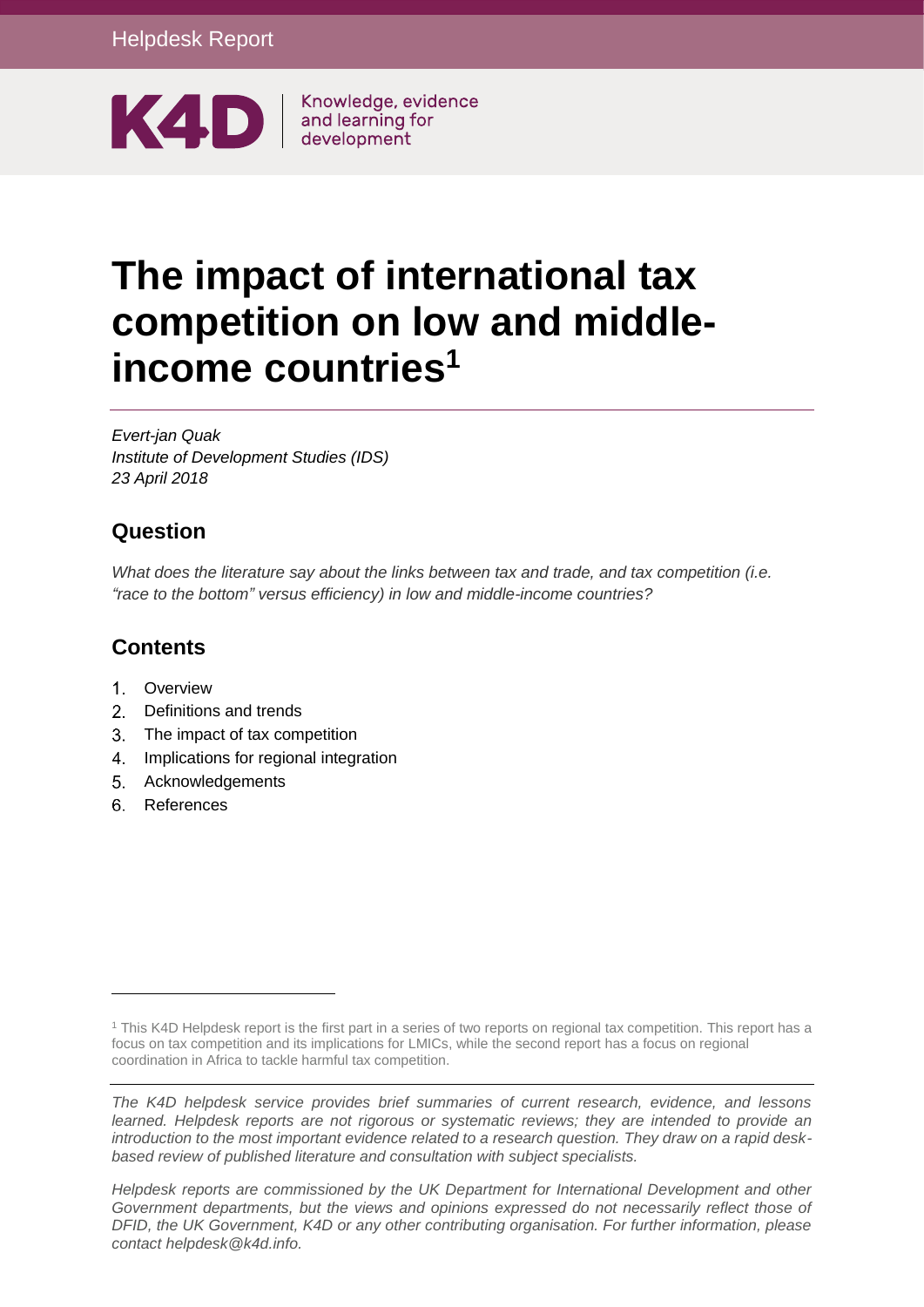# <span id="page-1-0"></span>**Overview**

States compete with tax schemes to attract portfolio capital, profits of international operating corporations, foreign direct investment (FDI) and high income jobs. The literature on low and middle-income countries (LMICs) focusses mainly on tax competition and its impact on where multinationals pay their profit taxes and the flows of FDI. It shows that LMICs are more dependent on corporate tax revenues than high-income countries and that resource rich LMICs show a high volatility on their corporate tax revenues. Over the last three decades, both LMICs and high-income countries have lowered their statutory corporate income tax rates - smaller countries even more so than larger ones. At the same time, due to trade liberalisation, taxes on trade have also been low.

Where high-income countries could compensate for these losses (i.e. higher profits of corporations and a shift to immobile tax sources) LMICs, in particular in sub-Sahara Africa, saw their tax bases become narrower since the 1990s. It has been estimated that countries face a global revenue loss of around US\$500-650 billion annually, of which around one-third relate to LMICs. This is around 1% of a country's GDP, which increases to approximately 1.5% if other tax losses are included, like on portfolio capital. Sub‐Saharan African countries suffer the highest revenue losses compared to their GDP, followed by Latin America and the Caribbean, and South Asia.

The literature shows that there is evidence of harmful tax competition (a "race to the bottom") in LMICs, in particular, in the taxation of mobile factors, observing a shift of taxes from mobile capital to immobile factors of production. By attracting foreign investment, profits and wealth that would otherwise have gone elsewhere, tax incentives have adverse cross-border spillovers on the welfare of other countries, in particular in low-income countries. It has been estimated by the IMF (2014; and, Crivelli et al. 2015) that a 1% reduction in the statutory corporate income tax rate in *all* other countries reduces the typical country's corporate income tax base by 3.7%. With corporate tax rates having fallen, on average, by 5% over the last 10 years, this implies a sizable effect, in particular for low-income countries where spillover effects are two to three times higher compared with high-income countries.

The literature shows that a 1% reduction in the corporate tax rate increases the inflow of foreign direct investment between 1.7% and 3%. Furthermore, countries become more FDI sensitive as their economies converge (e.g. economic integration). The literature also shows that tax incentives in LMICs are based on open-ended and profit-based tax holidays, which are far less effective, very costly and erode the tax base indefinitely. Moreover, the literature shows that in the context of LMICs, for corporations and investors tax rates are by far not the main factor in their decision-making where to invest. The conclusion of the literature is that LMICs are more sensitive to profit shifting: investment cannot be encouraged through lowering tax rates as they, in most cases, already take place under the special tax regime, making the standard tax rate become irrelevant. With inefficient tax collection and less capacity against transfer shifting in LMICs, a single focus on the standard corporate tax rate does not tell how much tax effectively is paid.

The literature shows that the "ideal" response to harmful tax competition (reducing corporate tax rate, lowering the incentive for profit shifting, while broadening the tax base by removing exemptions) is far more difficult for LMICs. Tax reforms on the international level and tax cooperation and coordination have been mentioned in the literature as the way forward. Finally,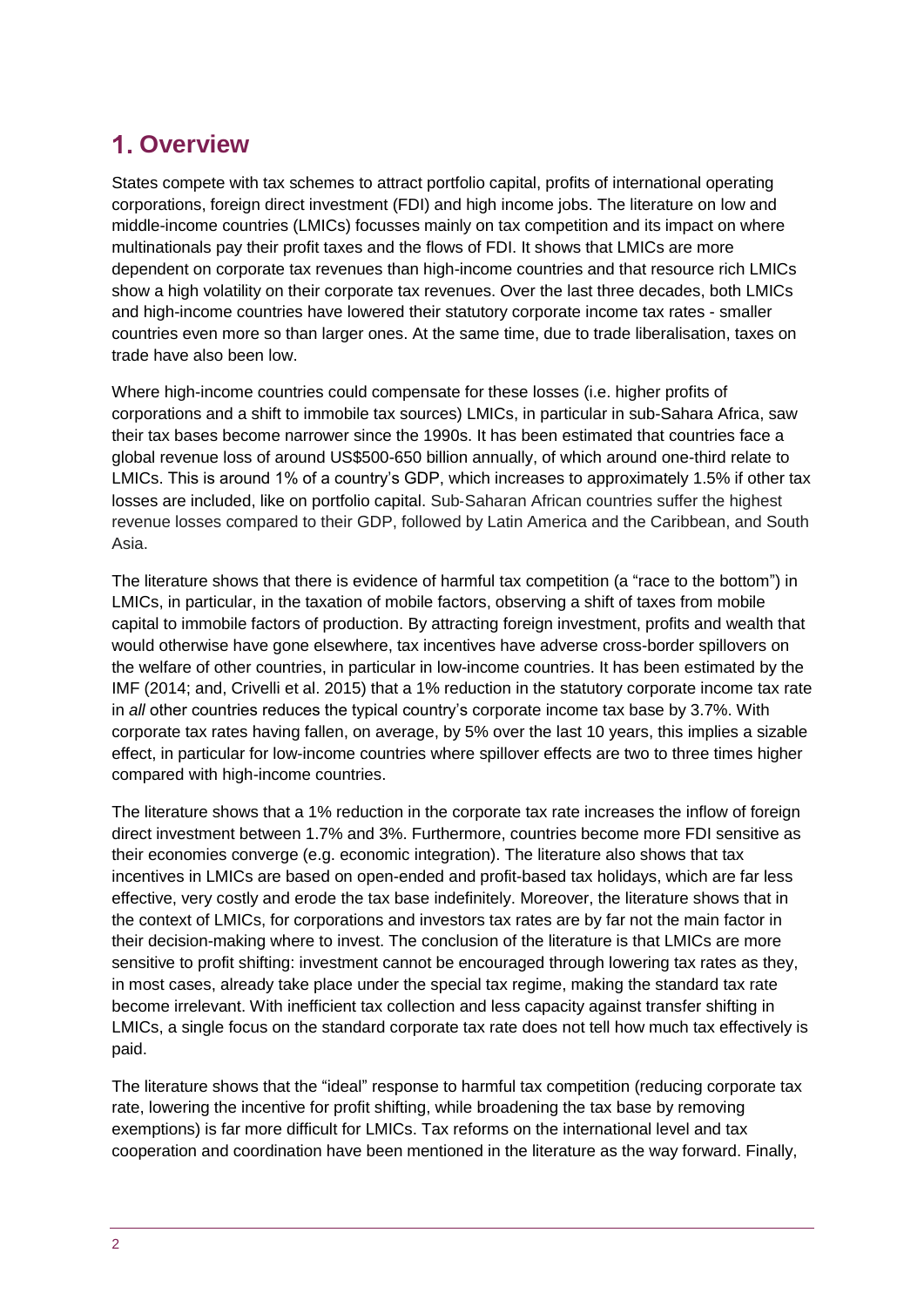tax is political and therefore it is difficult to implement measures that will harm powerful groups in society.

The literature (academic and grey) does not aggregate data on gender. This report has a special focus on LMICs, but mentions important evidence and insights from studies that focus on highincome countries that could be of interest for LMICs.

## <span id="page-2-0"></span>**Definitions and trends**

#### **What is tax competition?**

There is an increased awareness of the intensity of international tax competition, and the possibility of mutual harm from the attempts of each country to make its tax system more attractive than those of others. Tax competition is defined as "interactive tax setting by independent governments in a non-cooperative, strategic way" (Dietsch, 2015, p.36). For tax competition to exist there must be fiscal interdependence. This means that the fiscal policy of one jurisdiction (e.g. country, municipality) affects the tax base of other jurisdictions. Capital is the prime target of tax competition, because of its mobility.

The literature signals a breaking point in the 1980s, when mobility barriers (high tariffs, strict capital controls and limited currency convertibility) were being eroded. Regional integration schemes such as the EU Single Market and the North America Free Trade Agreement (NAFTA) went hand in hand with trade liberalisation, capital decontrol and currency convertibility at the global level (Genschel & Schwarz, 2011, p.340). As capital, labour, corporations, goods and services move more easily across borders, so do corresponding tax claims on capital income, labour income, corporate profits or turnover. This invites taxpayers (individuals and corporations) to avoid heavy taxation by moving their purchases, capital or jobs to low tax countries.

National governments tend to compete on the international level for:

- **Portfolio capital:** Individuals shift some of their wealth in the form of cash deposits, equity, and security holdings offshore in order to avoid paying capital gains tax. Given that individuals are taxed on the basis of residence, it includes tax secrecy laws (e.g. Dietsch, 2015; Genschel & Schwarz, 2011).
- **Profits of multinational enterprises:** Corporations shift their profits from countries with high tax rates on corporate profits to those with low ones. Corporate inversion is another way as corporations relocate the headquarters to a low-tax jurisdiction while keeping the business largely as before (e.g. Crivelli et al., 2015; Moore & Prichard, 2017).
- **Foreign Direct Investment:** In contrast to the first two, this type of tax competition actually involves the relocation of real economic activity (e.g. IMF, 2015b; Munongo, 2017).
- **High income jobs:** For highly skilled professionals and multinationals employing them, the individual tax burden is an important factor for migration decisions, while those on below average incomes are not tax-driven in their search for better jobs and higher wages (e.g. Egger & Radulescu, 2009).

The believe that international tax competition could be harmful for countries became a global political issue in the mid-1990s when the G7 countries urged the Organisation for Economic Cooperation and Development (OECD) during their Lyon Summit in 1996 to "vigorously" pursue its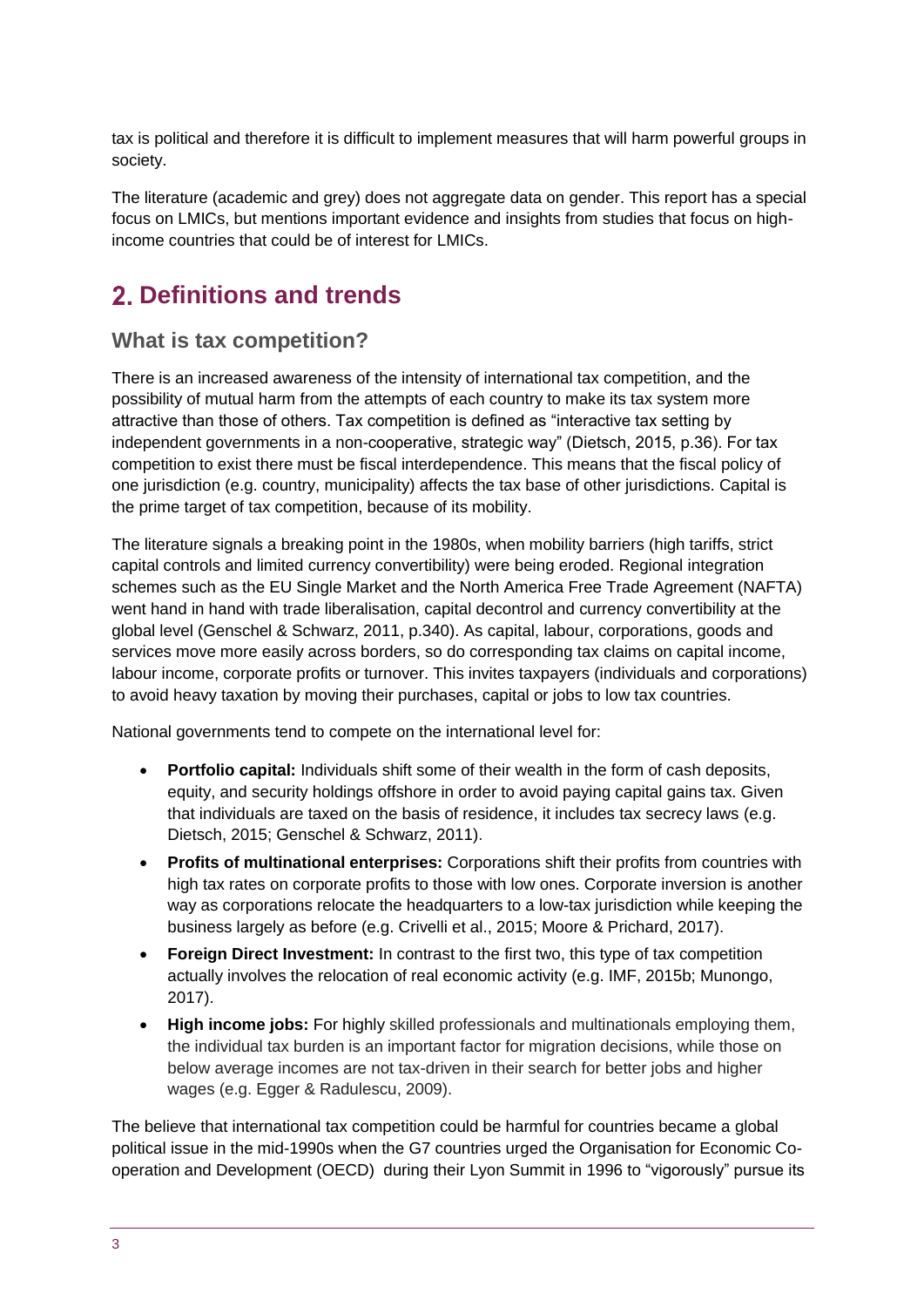work on this issue, because "tax schemes aimed at attracting financial and other geographically mobile activities can create harmful tax competition between states, carrying risks of distorting trade and investment and could lead to the erosion of national tax bases" (OECD, 1998, p.7) – resulting in OECD Guidelines in 1998, and cumulating since 2015 in the G20-OECD project on base erosion and profit shifting (BEPS).<sup>2</sup>

#### **Trends in LMICs**

The literature mentions the following trends regarding tax competition in low and middle-income countries:

- Consumption taxes (particularly VAT) are the most important source of tax revenue in most African countries. By contrast, revenue from import duties has declined since countries opened for free trade in the 1990s (AfDB, 2017, p.64-65).
- LMICs are more dependent on corporate tax revenues than high income countries, measured as proportion of total tax revenues, which means that their overall fiscal performance is more vulnerable to pressures on these receipts by tax competition (IMF, 2014, p.7). In 2017 approximately 14% of total tax revenue came from corporate income tax, with Nigeria, Cameroon and Mozambique having the largest share of corporate income tax (ATAF, 2017, p.32).
- Most countries in Africa rely heavily on tax revenue from a small number of multinational corporations. A small number of large taxpayers account for over 50% of the total revenue of Zambia, Swaziland, Nigeria, Mozambique, Liberia and Burundi (ATAF, 2017, p.87).
- Data of 99 countries worldwide shows that 65 have cut their headline rate of corporation income tax by an average of 7% between 2006 and 2016 with the average statutory rate falling from 27.45% to 20.73%.<sup>3</sup> Statutory rates of corporation tax are a good indicator to signal tax competition, however, the literature shows that they are unreliable to the levels of corporate tax actually being paid. Moves to reduce corporate taxes, through tax breaks, tax holidays, and aggressive tax planning strategies could result in far lower real and effective rates (e.g. IMF, 2015b).
- Abramovsky et al. (2014, p.568) also show that there was a fall in the statutory corporate income tax rate in their sample of 41 low and middle-income countries (Latin America, Africa, Europe and Asia) from 31% in 1996 to 26% in 2010. Studies found that corporate income tax rates fell by more in smaller LMICs than in larger ones (e.g. Abramovsky et al., 2014; IMF 2014), concluding that LMICs followed high-income countries to reduce tax rates as they are under pressure to reduce tax rates (Abbas & Klemm, 2013, p. 596).
- In contrast to high income countries, LMICs in the sample of Abramovsky et al. made tax bases narrower, showing that they were not able to compensate for the revenue loss. Moreover, tax bases became narrower between 1996 and 2007, particularly in sub-Sahara Africa (Abbas & Klemm, 2013, p.602).

1

<sup>&</sup>lt;sup>2</sup> See for more information on BEPS:<http://www.oecd.org/tax/beps/beps-about.htm>

<sup>3</sup> From Andrew Baker's post (5 June 2017) on the Political Economy blog of the University of Sheffield: <http://speri.dept.shef.ac.uk/2017/06/05/tax-spillover-development-and-global-governance/> (issued on 20/04/2018)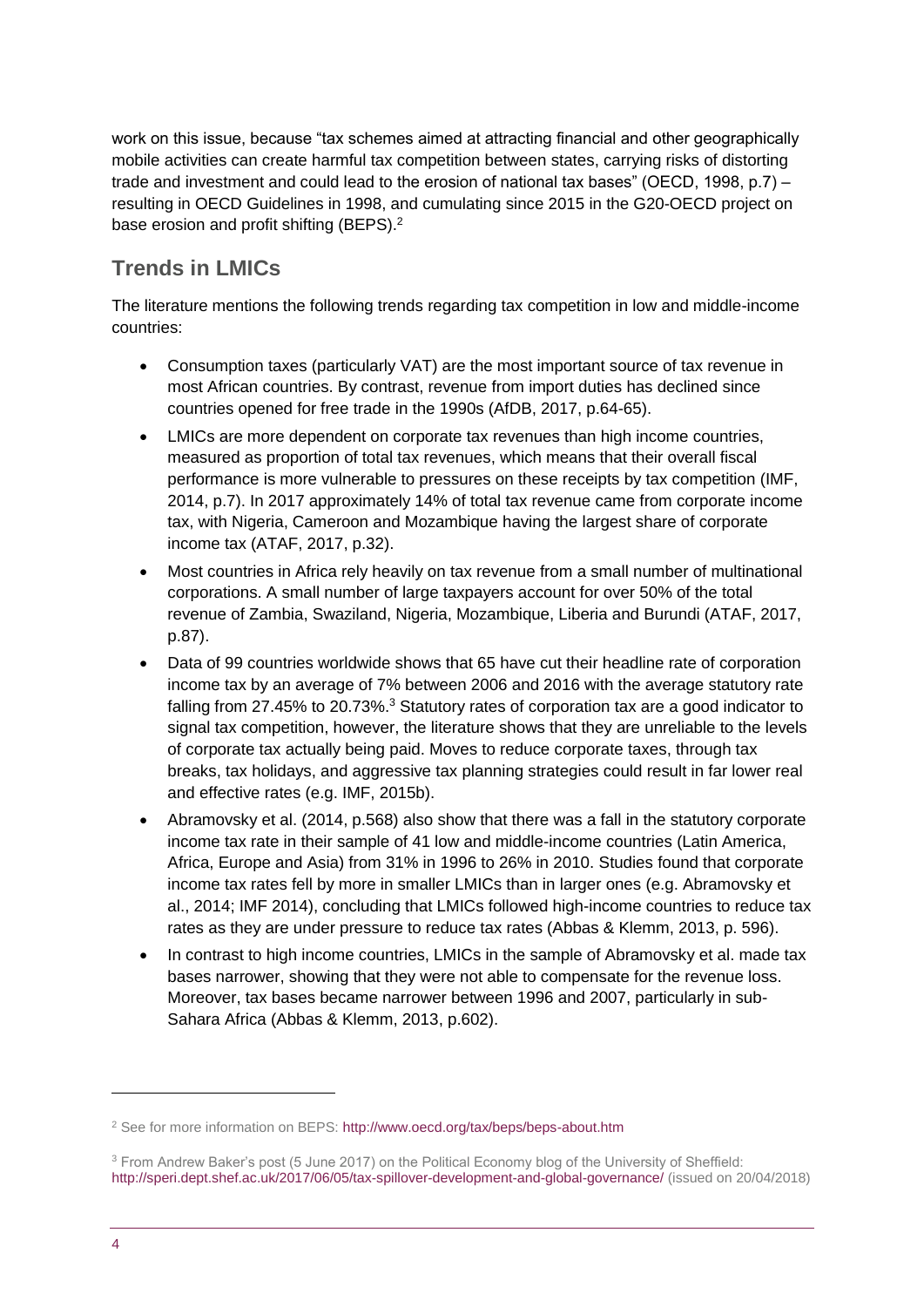- In some countries growth in tax revenue from corporate income tax between 2011 and 2015 declined further: e.g. in Nigeria, Liberia, Zambia and Seychelles. On the contrast, Mozambique, Tanzania and Togo saw the highest increase in growth over 19% in the same period (ATAF, 2017, p.66).
- Corporate income tax revenues as a percentage of GDP in African countries are relatively high. Even in countries where the *overall* tax-to-GDP-ratio is low, the corporate income tax ratio was not far below the average during the 2011-2015 period (ATAF, 2017, p.65).
- Mozambique boasts the highest corporate tax-to-GDP-ratio of sub-Sahara Africa at 6.1% in 2015, attributable (at least in part) to having the highest corporate income tax rate of 32%. The lowest ratio was to be found in Rwanda (0.84%). In Nigeria the corporate income tax rate is slightly lower than in Mozambique (30% instead of 32%), however, the tax-to-GDP-ratio was far lower at less than 2%. The reason was that the highly volatile petroleum profits tax, which is part of the corporate income tax in Nigeria, affected the overall corporate tax revenue over the period 2011-15 (ATAF, 2017, p.65). The African Development Bank also signals that resource rich countries have high volatile Corporate Income Tax revenues (AfDB, 2017, p.64).
- Crivelli et al. (2015, p.21) use panel data for 173 countries over 33 years and estimate global revenue losses at around US\$650 billion annually, of which approximately onethird relates to LMICs. Another study of Cobham and Janský (2018, p.207) estimates a global tax revenue loss of US\$500 billion annually. The majority of the reduction in the total estimate relates to OECD countries, meaning that they found an even greater differential in the intensity of losses suffered by lower‐income countries.
- Both Crivelli et al. (2015, p.23) and Cobham at al. (2018, p.220) show that countries in sub‐Sahara Africa suffer the highest revenue losses compared to GDP followed by, Latin America and the Caribbean, and South Asia. Both also show that the low-income countries suffer the highest loss compared to their GDP.

## <span id="page-4-0"></span>**The impact of tax competition**

#### **Lessons from the efficiency versus race to the bottom debate**

The optimal tax theory measures the trade-offs that exist between different policy goals (e.g. generating tax revenue for redistribution vs lowering corporate taxes to increase investments, profits and growth). However, it does not include the institutional framework that determines individuals' responses to tax policy changes, which the literature argues should itself be part of the optimisation, especially for opportunities to evade or avoid tax in the context of international taxation (Dietsch, 2015, p.166). Dietsch, therefore, mentions that if these are treated as parameters rather than as variables, the resulting *local optima* will recommend a level of progressivity as efficient that is below the level of progressivity in the global optimum where they are treated as variables (2015, p.166).

It has also been emphasised in other literature that efficiency alone is too narrow a criterion to evaluate the impact of tax competition (Sinn, 2001, p.9). Taxation should not be analysed independently from the surrounding economic and institutional environment as tax revenues fund public infrastructure, education and schools, legal systems, and much more. Corporations and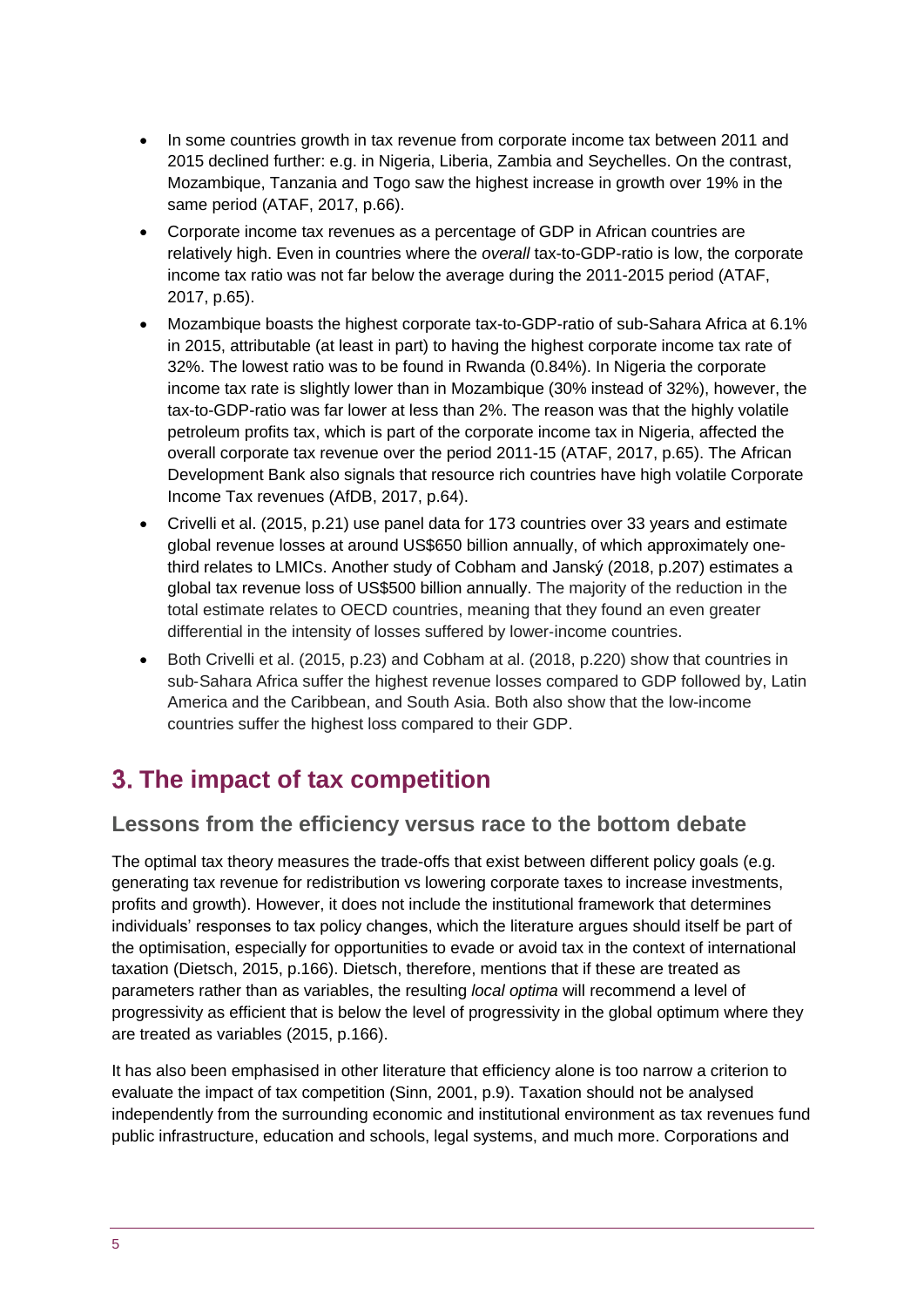investors often rely heavily on these public goods, and higher taxation can be growth enhancing if it supports the stronger provision of public goods.

The literature has predicted a shift of taxes from mobile capital to immobile factors of production and hence a "race to the bottom" in the taxation of mobile factors. This supports the prevailing view that tax competition is harmful and leads to sub-optimally low tax rates on the mobile production factors (Dzialo, 2015, p.39). The literature (although most of them focussing on highincome countries) seems to underline that international tax competition could impose harmful implications on jurisdictions, for example on their fiscal autonomy, tax base and regressive fiscal regimes for redistribution. For example, for OECD countries, Devereux et al. (2008, p.1213) found that a 1% decrease in the statutory corporate income tax rates of *others* generates, on average, a cut of 0.7% in response.

Abbas and Klemm (2013) measured that there is evidence of a "partial race to the bottom" instead: countries have been under pressure to lower tax rates in order to lure and boost investment. In the case of standard tax systems they show that statutory and effective tax rate reductions did not result in significant revenues losses over the sample period (1996-2007), because of base-broadening, the growth of corporate sector and their profits, and formalisation of economies (2013, p.613). However, this is with the important exception of sub-Sahara Africa, where governments struggled to keep up tax revenues after lowering tax rates.

A race to the bottom is more evident among special regimes, most notably in the case of sub-Sahara Africa, creating effectively a parallel tax system where normal relationships break down and where rates have fallen to almost zero (Abbas & Klemm, 2013, p.602). To give an example, the reports of the Tax Justice Network and ActionAid International of 2012 and 2016 show that governments in East African countries provide a wide range of tax incentives, such as tax holidays, notably in export processing zones, and reduced standard rates in order to attract foreign direct investment. It concluded that such tax benefits promote harmful tax competition, which leads to the race to the bottom in the region.

In such circumstances, the literature clearly shows that increasing tax rates do not boost revenue, not even in the short term as profits shift to the special schemes, either because investment takes place there, or through some profit shifting schemes. Investment cannot be encouraged through lowering tax rates either, as they already take place under the special regime making the standard tax rate becomes irrelevant (Abbas & Klemm, p.608). Overall, for LMICs it emerged through Abbas and Klemm's regression analysis that higher tax rates adversely affect domestic investment and FDI, but do raise revenues in the short run.

Targeted incentives that directly reduce the cost of capital, such as accelerated depreciation schemes, investment tax credits, and super deductions, have been used with some success in high-income countries, but are less popular in LMICs (IMF, 2015a, p.20). In contrast, the special regime of open-ended and profit-based tax holidays that are used in low-income countries are less effective, are very costly and can erode the tax base indefinitely. Therefore, IMF argues for a rigorous cost-benefit analysis of tax incentives (IMF, 2015a, p.20).

The situation sub-Saharan African countries (and in general in low-income countries also in other regions) can be explained by the increasing pressures that tax competition exercises on their public purses, because LMICs do not have the administrative resources to stabilise their revenues. Therefore, what is observed in LMICs is closer to the economic prediction of a "race to the bottom" (Dietsch, 2015, p.48).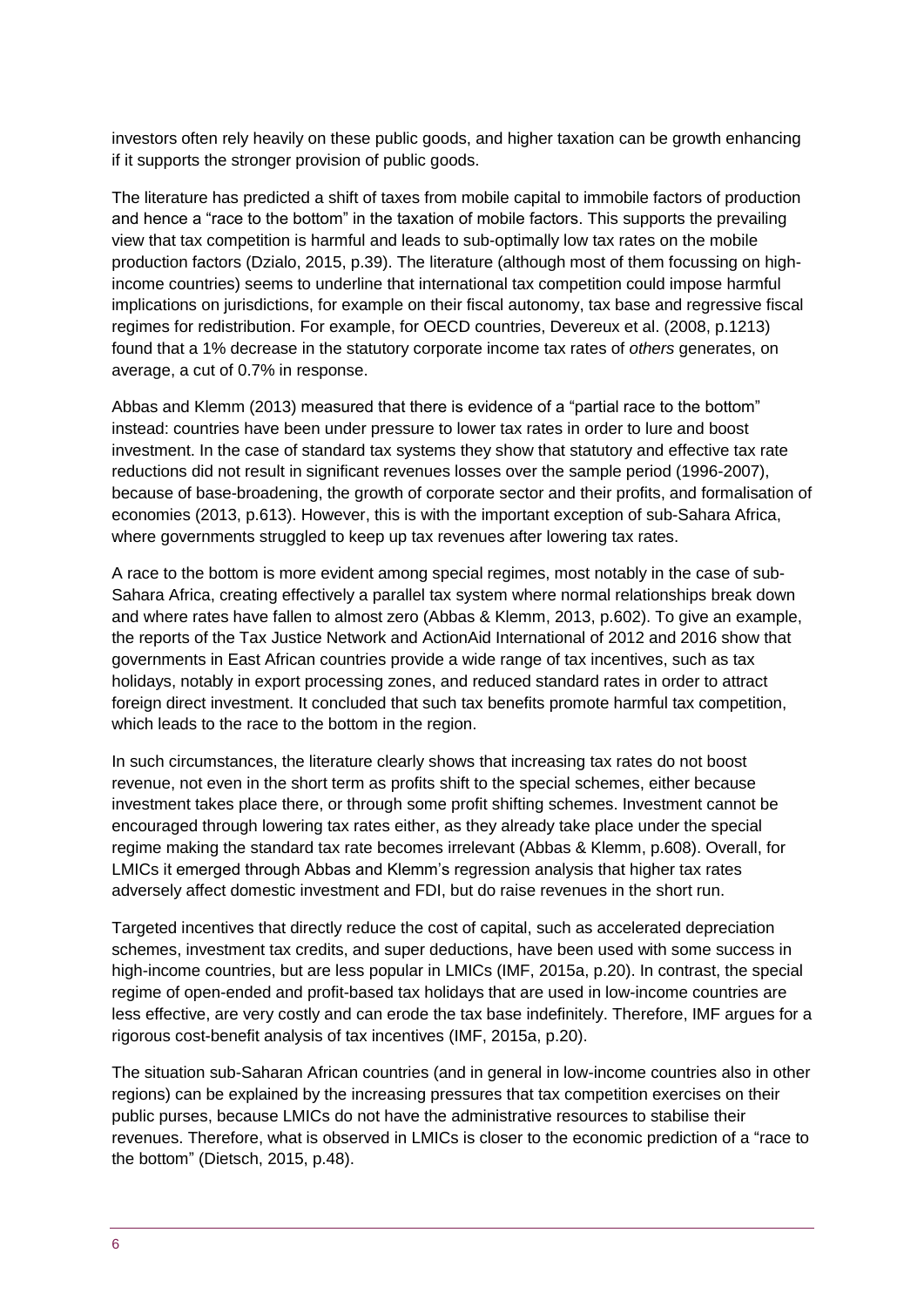Although most literature analyses corporate income tax in relation to tax competition, there is also evidence of international tax competition for other kinds of taxation. For instance, many countries offer special tax reductions to foreign professionals temporarily working in the domestic economy in order to attract specialised human capital and the multinational companies employing it (Genschel & Schwarz, 2011, p.359). There is no evidence in the literature that countries compete on the international level at the same scale on excise taxation and standard VAT (Genschel & Schwarz, 2011, p.347). Due to trade liberalisation, countries have lowered their import and export duties significantly through multilateral and bilateral trade arrangements.

#### **Measuring tax spillovers**

Much of the literature has focused on how a country's tax system affects its own tax base (to identify, for instance, revenue-maximising tax rates). Tax spillover effects received less attention, in particular for LMICs. However, the interest in tax spillover effects on LMICs has significantly increased since the publication of the influential 2014 International Monetary Fund (IMF) working paper that introduced a new tax spillover framework. Tax spillover refers to the impact of one country's corporate taxation rules and practices on other countries. The basic notion is that the structure and practices of one corporate tax regime can spill across national borders effecting macroeconomic performance elsewhere and the distribution of wealth across countries. The IMF analysis has triggered an emerging debate about tax spillovers and how to measure it (Baker & Murphy, 2017, p.15).

The IMF distinguishes two types of spillover (IMF, 2014, p.13): **base spillover** is the impact of one country's tax policy on the tax bases of other countries. This can arise through either an impact on real activities (through investment and the like) and/or through the shifting of paper profits. **Strategic spillovers** is the impact on a country's policy choices of tax changes abroad: tax competition, in its broadest sense (changes in corporate taxation at home in response to changes abroad). There can also be important indirect strategic effects. In particular, pressures to reduce the corporate income tax rate create pressures to reduce the top personal income tax rate too, to prevent avoidance of the latter through incorporation (IMF, 2014, p.13).

The IMF spillover analysis has identified several spillovers in corporate taxation including: trade and capital flows, tax treaties, and the domestic tax regime, including tax incentives. The research notes that tax spillover effects have a "significant and sizable" impact in reducing corporate tax bases and rates (IMF, 2014, p.1). A 1% reduction in the statutory corporate income tax rate in all other countries reduces the typical country's corporate income tax base by 3.7%. With corporate tax rates having fallen, on average, by 5% over the last 10 years, this implies a sizable effect (IMF, 2014, p.19). The spillover base effect is largest for LMICs. Compared to OECD countries, the base spillovers from others' tax rates are two to three times larger, and statistically more significant (IMF, 2014, p.20).

In this sense, the whole concept of tax spillovers revolves around the idea that the practices and policies elsewhere can be harmful for the revenue raising activities of governments in LMICs and the overall performance and size of their economies. A follow-up study (Crivelli et al., 2015, p.23) further suggests that LMICs face harmful tax competition, with signs that these may operate less through effects on real investment decisions than through profit-shifting. The revenue losses through avoidance activities are associated with tax havens and the research suggest they are of more concern for non-OECD members: the estimates put them in the order of over 1% of GDP in the long run; a large amount, far larger relative to their total tax take than is the case in OECD members, and harder for them to replace from other sources (Crivelli et al., 2015, p.23).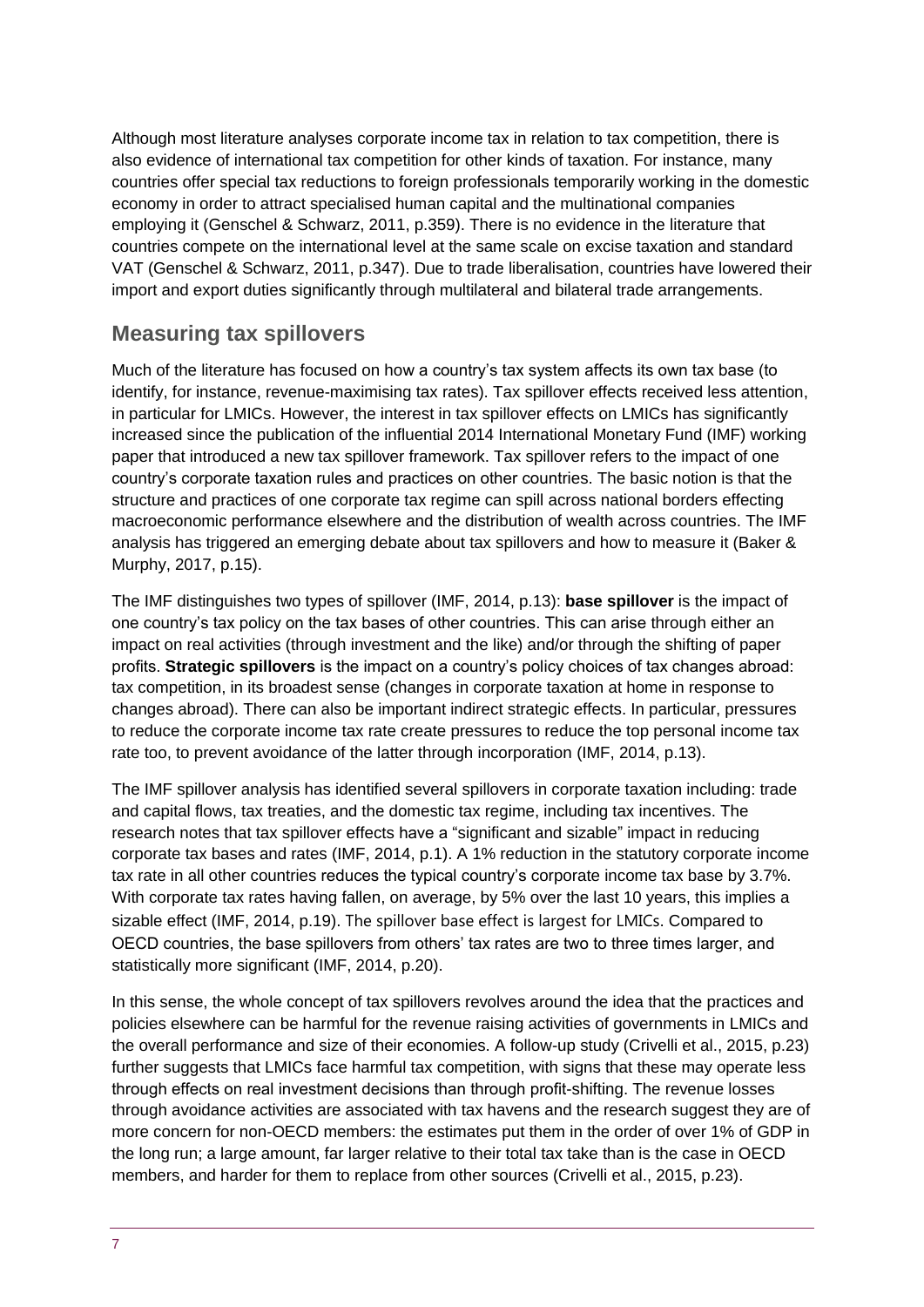Another study on the spillover of profit shifting in LMICs shows that a 10% decrease in foreign affiliates' tax rates increases the likelihood that corporations report zero profits by around 3.5% in LMICs, but only by around 1.5% in high-income countries (Johannesen et al., 2016, p.4). Regressions indicate that increasing either income per capita or the quality of governance by one standard deviation reduces the effect of a 10% decrease in foreign affiliates' tax rates on the propensity to report zero profits by roughly 1%. Likewise, they found that the tax incentives for profit shifting matter the most on the intensive margin of profit reporting in low-income countries. They conclude that low-income countries are highly exposed to cross-border profit shifting and may help explain why they, often in spite of desperate revenue needs, do not raise corporate taxes rates (Johannesen et al., 2016, p.4).

Furthermore, the United Nations Conference on Trade and Developmen (UNCTAD, 2015) shows that the average rate of return on foreign direct investment in LMICs decreases rapidly with the share of investment deriving from offshore financial centres, which is suggestive of profit shifting. And another study on US corporations shows a clear decrease in effective tax rates over time. On average, cash effective tax rates of US corporations have decreased by approximately 0.4% per year over the past 25 years, representing a cumulative decline of approximately 10%, showing that particularly large multinational firms, are increasingly able to reduce their effective tax rates, a clear suggestion of profit shifting (Dyreng et al., 2016, p.442).

The basic conclusion from the literature is that profit shifting is more sensitive to corporate taxation than FDI. Immaterial goods such as patents and brands are particularly amenable to strategic transfer pricing because proper market prices do not exist for them (Grensch & Schwarz, 2011, p.351). A recent line of research shows further that sophisticated anti-avoidance rules targeted multinational firms limit profit shifting; however, such rules rarely exist in LMICs where the regulatory and bureaucratic capacity is limited (Johannesen et al., 2016, p.1).

#### **The linkage between tax rates and FDI**

The part above concludes that there is evidence for harmful tax competition in LMICs with signs that these may operate less through foreign direct investment than through profit-shifting. The reason why is that taxation is only one factor in the locational calculus of multinational companies (Munongo et al., 2017, p.165). A firm may decide to locate in a country which levies a relatively high effective average tax rate, but at the same time grants extensive opportunities to shift profits to other, low tax locations (for instance in the form of weak transfer pricing regulations). Hence, to analyse the impact taxes exert on the investment decisions of firms, and thus also to empirically analyse tax competition issues, one should ideally use a measure of effective taxation that fully takes into account opportunities to shift profits (Leibrech, 2010, p.617).

Empirical work in the Balkan found tax incentives to be effective in foreign direct investment attraction, given that with globalisation and regional integration, locations are becoming more and more similar (Šimović & Žaja, 2010 – from Munongo et al., 2017). Furthermore, the literature conclude that though tax incentives might be important in attracting FDI they are more effective when combined with other non-tax factors (e.g. IMF, 2015, p.12). Some specific results from research are:

• Macroeconomic conditions, infrastructure and strong institutions were found to be important non-tax factors that improve the attractiveness of an economy to FDI (Munongo et al, 2017, p.162).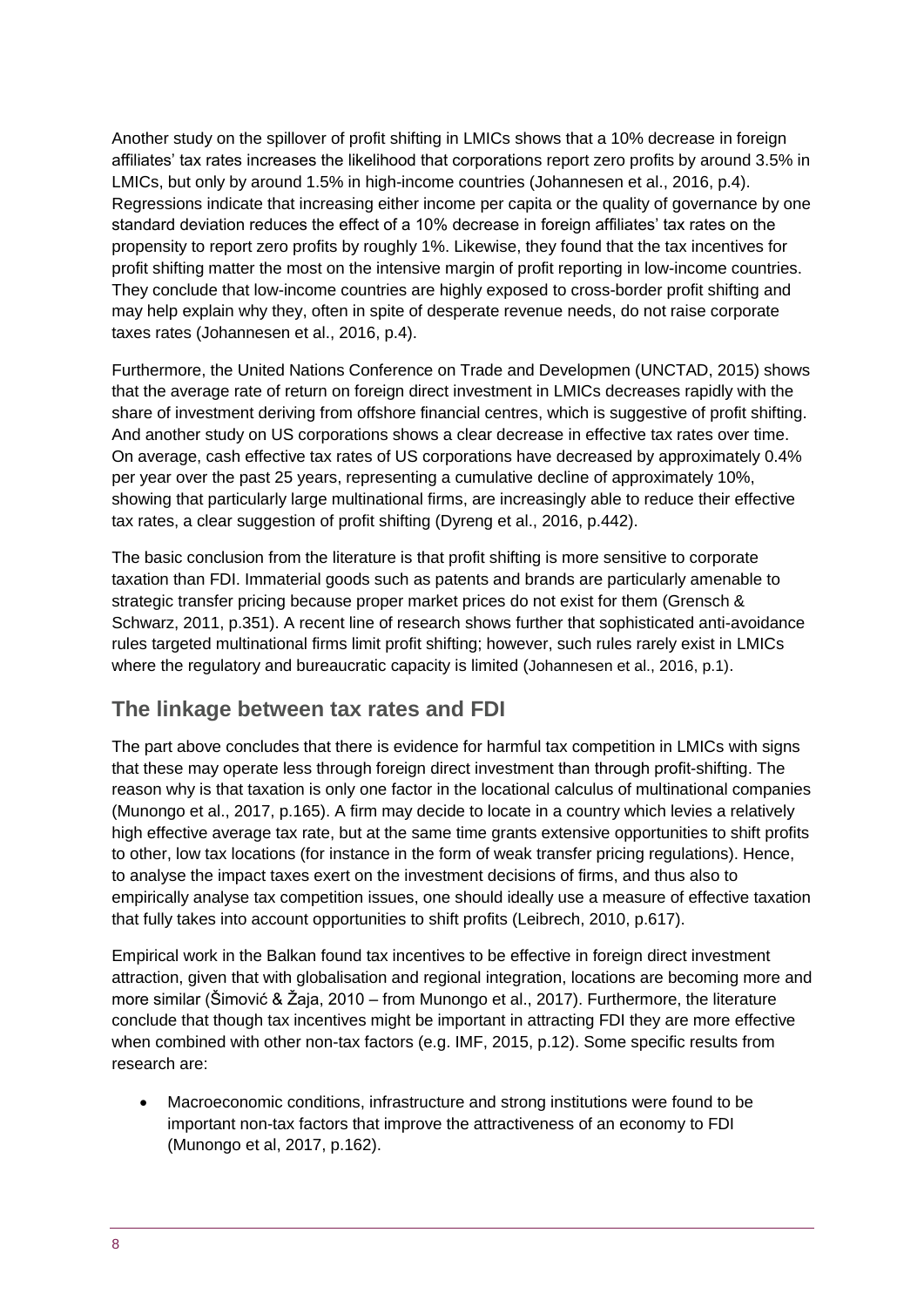- More specific to low-income countries, tax levels are less of a constraint on investment than a range of other investment climate concerns, including the quality of public infrastructure (roads, ports, electricity, water and broadband) and public institutions (the legal system), and the predictability of the tax system (Kinda, 2014, p.17).
- FDI is eight times stronger for countries with good investment climates (James, 2013, p.5).

On the linkage between tax competition and FDI the literature mentions the following results:

- A meta-analysis by De Mooij and Ederveen (2008, p. 389) found that a 1% reduction in the corporate tax rate increases the FDI inflow by roughly 3%.
- Feld and Heckemeyer in another meta-analysis (2008, p. 51) put this value somewhat lower at 1.7%.
- An IMF study (2015a, p. 18), showed that by increasing the user cost of capital, corporate taxes have on average an adverse impact on domestic investment and FDI. Malaysia streamlined and reduced corporate income tax to a level comparable to other South-East Asian countries, which contributed to a surge in investment. Similar responses were observed in Germany, Ireland, the Netherlands, and Uganda.
- Some studies also suggest that the tax-sensitivity of FDI has increased over time (De Mooij & Ederveen, 2008; Feld & Heckemaier, 2008) and is higher in Europe than in the rest of the world due to economic integration (Feld & Heckemaier, 2008).
- The UNCTAD data shows that roughly 30% of global FDI goes to tax havens, such as Ireland, Luxembourg, Bermuda, Mauritius or the British Caribbean dependencies. Often these investments serve to set up financial services companies that operate as receiving ends of profit shifting operations out of high-tax jurisdictions (Genschel & Schwarz, 2011, p.349).
- Revenue neutral policy simulations using the endogenous growth model indicate that reducing tax on capital income by 5% (while increasing the consumption tax to keep fiscal revenue unchanged) adds approximately 0.2% to long-run economic growth (IMF, 2015a, p.15).
- Tax holidays, especially popular in LMICs, tend to favour readily mobile ('footloose') activities rather than long-term investment (IMF, 2015b, p.20).

In conclusion, effectively attracting FDI needs public spending, so narrowing the tax base works with tax incentives for low-income countries could be contra-productive. However, when FDI is actually attracted, it is not always increasing overall investments. Evidence for 40 Latin American, Caribbean and African countries between 1985 and 2004 suggests that changes in the length of tax holidays systematically increased FDI inflows. These FDI inflows did not, however, increase total investment, nor did they increase economic growth. This suggests full displacement of domestic by foreign capital (Klemm & Van Parys, 2012, p.412).

Merz et al. (2017, p.24) show that for the German outbound financial sector, both regulation and tax incentives matter significantly in their decision-making in FDI over a time span of 13 years. It also found that a change in tax and regulation policy of one country affects the location probabilities of other countries. Another study of Metz et al. (2016) found that reported profits of multinational banks respond to host country tax incentives. Subsidiaries with higher host country tax levels have significantly smaller pre-tax profits (Merz et al., 2016, p.66). Interest-bearing activities are less tax responsive compared to other activities. In particular, trading gains are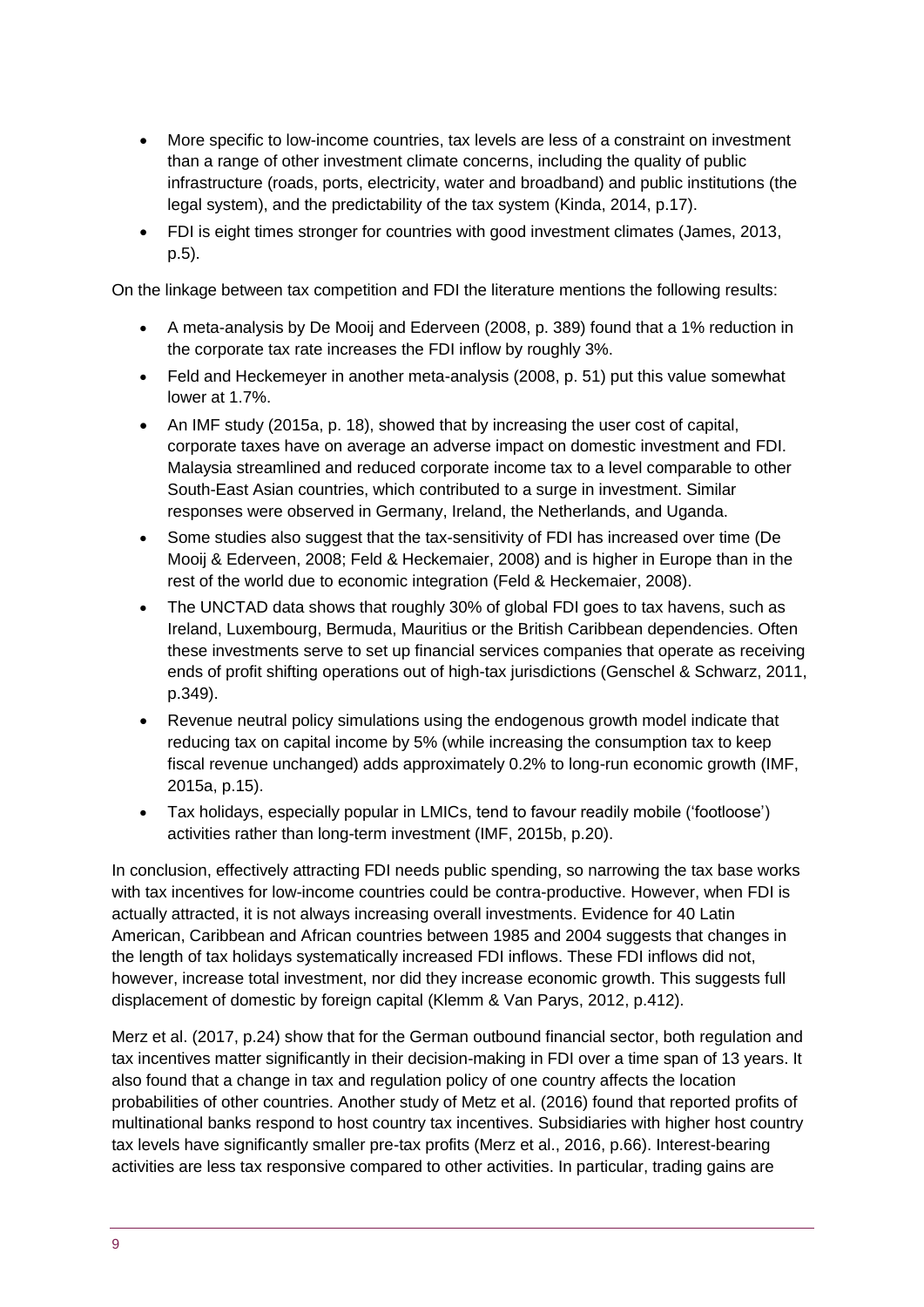highly tax sensitive. The magnitude of the tax sensitivity of reported profits by financial corporations is significantly larger compared to effects found in studies for non-financial multinationals (Merz et al. 2016, p.66). Thus, both their 2016 and 2017 results suggest that banks have enhanced tax-planning opportunities.

#### **The linkage between tax rates and trade**

There is far less literature on the linkage between taxation and trade. The literature available on LMICs is more about how trade liberalisation could affect tax revenues (i.e. lower import and export tax revenues), instead of how tax competition affects trade flows. Wilson (1987, p.850) launched the concept of trade in tax competition by introducing many countries in the analysis of tax competition. He estimated that low tax rate countries will end up producing capital intensive goods, and that the high tax regions will produce labour intensive goods. This distorts the original comparative advantages structure between jurisdictions before the introduction of tax incentives which reduces the overall welfare of the trading partners, because production in capital intensive sectors is shifted to inefficient producers owing to lower tax rates.

The studies that work on tax competition and trade mainly show that the costs of cross-border goods trade and trade imperfections have implications for tax competition. One study shows that small imperfections on the trade side of the model translate into imperfect mobility of capital. In other words, transport cost in the product sector makes capital sticky, i.e. resistant to change. This allows governments to increase their tax rate without costs until the efficient solution is reached (Becker & Runkel, 2012, p.191).

The common idea is that trade costs shield markets from foreign competitors so that it becomes attractive for firms to locate in the larger market where the majority of customers resides. Governments in large markets can use this location advantage to attract foreign firms and charge higher tax rates, while smaller countries have to compete with lower tax rates. One study (Egger & Seidel, 2011) found that imperfect labour markets increase tax base sensitivity to marginal changes in capital income taxes. This means that a symmetric increase in the labour market rigidity of two identical countries renders tax competition more severe and reduces equilibrium tax rates for all levels of trade costs.

A similar effect materialises if trade barriers are reduced. Furthermore, the impact of rigid labour markets and that of trade liberalisation on equilibrium tax rates are interdependent. Stronger trade barriers render the capital tax base less responsive and, hence, capital tax rates more responsive to changes in labour market rigidities. Country size matters for government behaviour. Capital income taxes are higher in larger countries which is preserved if both economies possess the same degree of labour market imperfection. If the larger country has the more rigid labour market, it turns out that this imperfection depresses tax rates more for high levels of trade costs (Egger & Seidel, 2011, p.735).

Finally, another study (Aghion et al., 2016, p.47) showed the importance of corruption in the overall effects of taxation. The overall effects of taxation on growth and innovation depend upon how taxation's incentive effects weigh against the public goods effects, but that high local corruption weaken the positive effect of taxation on growth and innovation. Reducing corruption provides the largest potential impact for welfare gain through its impact on the uses of tax revenues.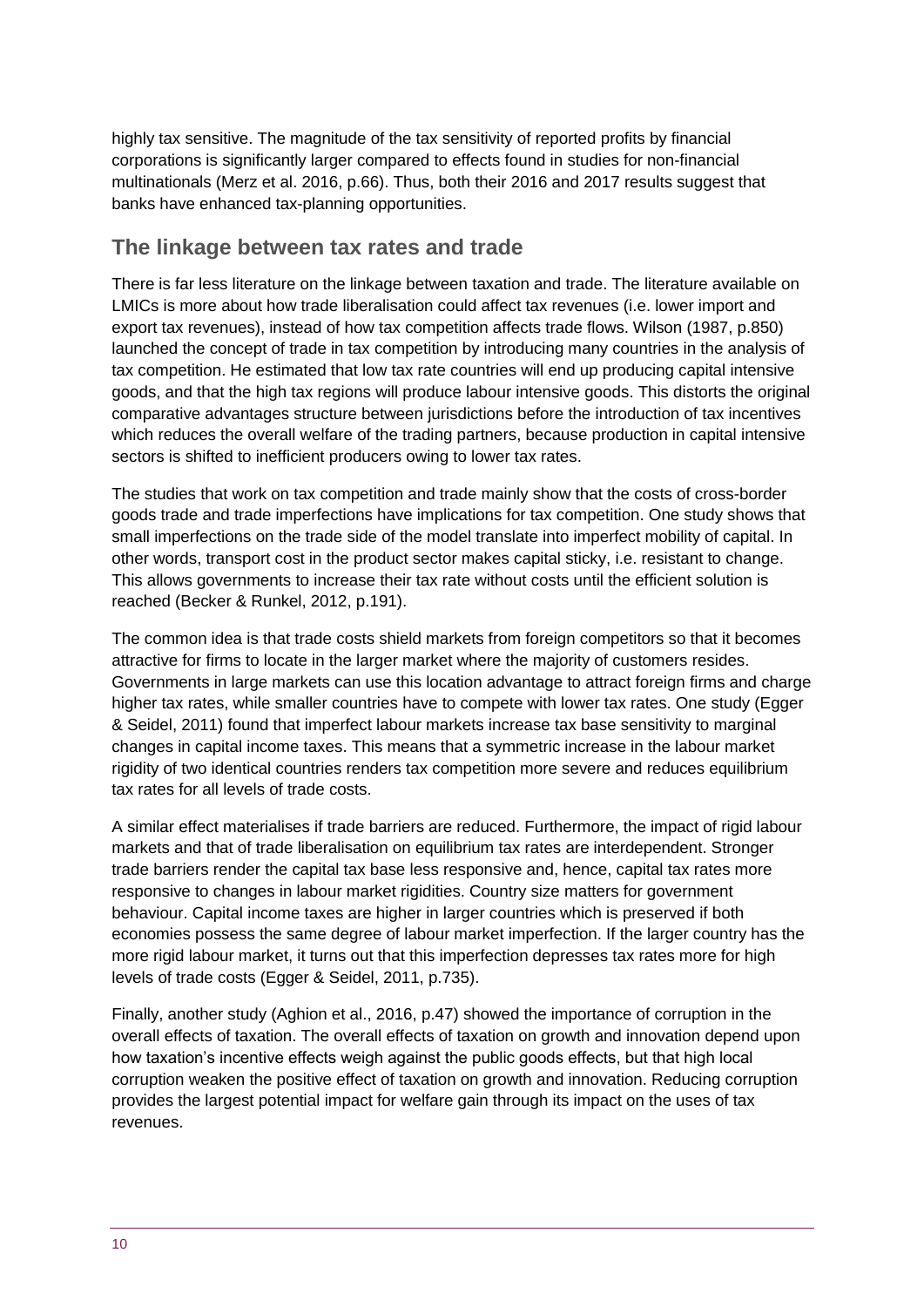## <span id="page-10-0"></span>**Implications for regional integration**

No literature could be found that explicitly shows the impact of regional integration for tax competition for LMICs. There are studies on regional integration and tax competition mainly focusing on Europe. The so-called New Economic Geography framework predicts that certain jurisdictions have agglomeration advantages. Because of these advantages, firms that settle in these jurisdictions can expect higher profits. Therefore, jurisdictions that offer more agglomeration advantages can afford to levy higher tax rates (Hafner, 2015, p.46). When tax competition increases in the process of economic integration, mobile factors can be expected to gravitate to regions where taxes are low or the provision of public goods is high. Capital is more likely to move to regions or countries where taxes are low and risk-adjusted profits are high (Hafner, 2015, p.46).

The evidence of harmful tax competition has increased attention on tax cooperation/coordination in the literature. The literature highlights that by working together LMICs could avoid open-ended tax holidays (tax base incentives) that erode the tax base indefinitely, providing instead targeted and transparent incentives (cost reducing incentives) that reduce the cost of capital, such as accelerated depreciation schemes, investment tax credits, and super deductions, can promote investment (IMF, 2015a, p.37). Tax incentives need to be well-targeted and based on clear eligibility criteria. Targeting serves two related purposes: identifying the types of investment that a government seeks to attract; and reducing the fiscal cost of incentives. It also shows that measures to cooperate internationally on profit shifting are more likely to be implemented as measures against luring foreign direct investment (Dietsch, 2015, p.195).

The literature also shows that with a primarily focus on just tackling harmful tax competition on mobile capital, LMICs will only gain 1-2% of their GDP (mainly coming from profit shifting of international operating corporations and some from hidden wealth from rich individuals) while an overall 10% GDP gains can still be achieved on domestic tax base with a focus on the capacity of tax collection, non-mobile sources of tax revenue (e.g. VAT, property tax, excises on tabacco and alcohol), lack of transparency and administrative corruption (e.g. Forstater, 2017; Moore, 2017).

There are some explicit mentions in the literature to come to international coordination, for example the call for the establishment of an International Tax Organisation (ITO), which should harmonise the tax rules, but not the tax rates (Dietsch, 2015, p.81) or an International Tax Coordination Agency (ITCA) that regulate the flows between tax jurisdictions (FitzGerald, 2012, p.18).

Overall, tax coordination/cooperation offers opportunities to address spillovers, but also involves the risk of inducing other harmful responses. Most forms of international coordination, however, are only of limited scope and scale. This raises some fundamental issues that require careful consideration when assessing the impact of tax coordination (IMF, 2015b, p.30):

- Coordination with respect to some tax incentives can intensify tax competition in other provisions.
- Coordination among a subset of countries can intensify tax competition with outsiders.
- International tax rules adopted by advanced and emerging economies may affect the intensity of tax competition among low-income countries.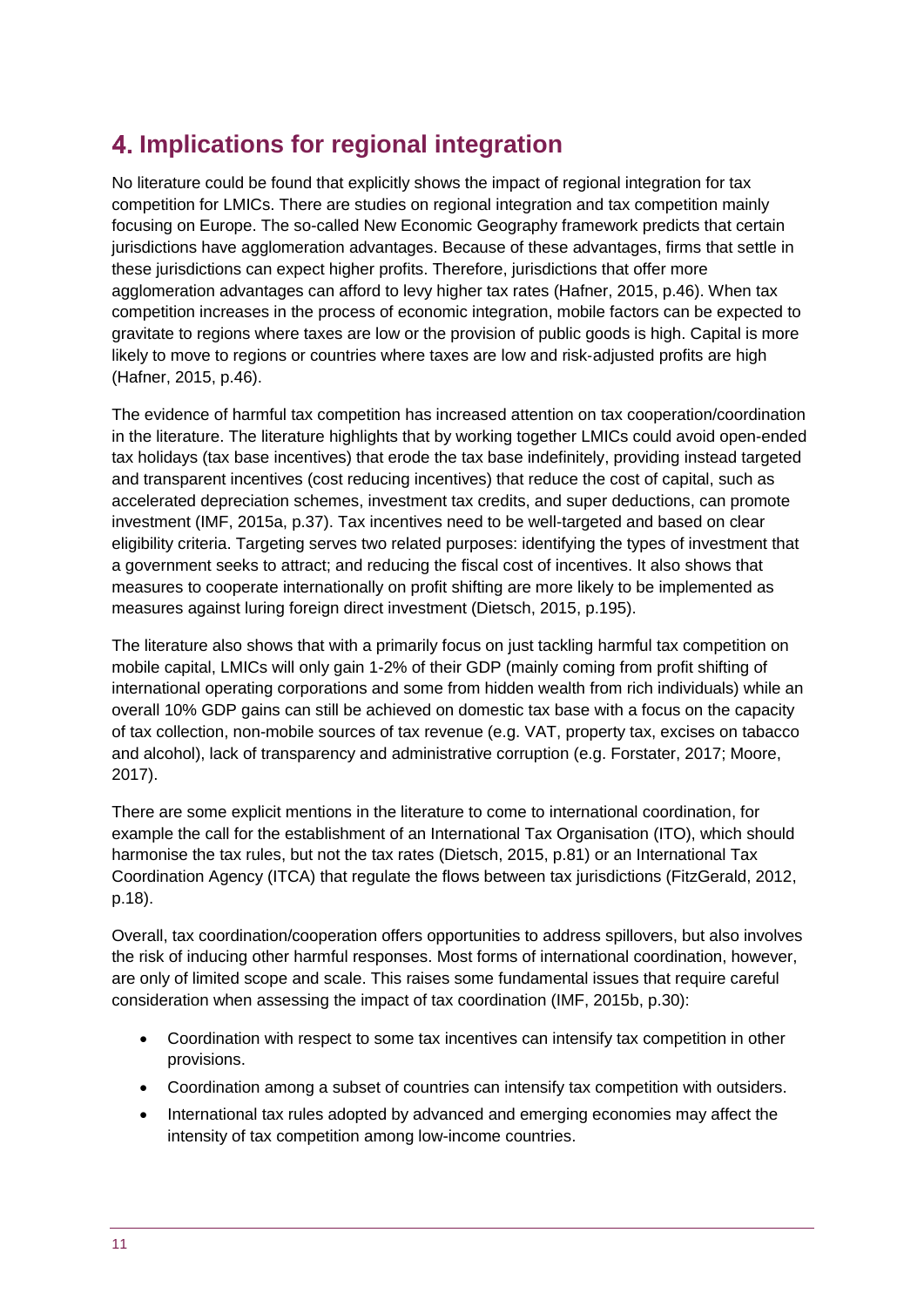Finally, tax is political and therefore it is difficult to implement measures that will harm powerful groups in society. It has been shown that reforms in areas such as property tax and reducing tax exemptions have often proved resistant to technical assistance and advice, suggesting that the barrier is in the political settlement rather than a lack of technical capacity or best practice advice (Forstater, 2017; Moore, 2017).

## <span id="page-11-0"></span>**Acknowledgements**

We thank the following experts who voluntarily provided suggestions for relevant literature or other advice to the author to support the preparation of this report. The content of the report does not necessarily reflect the opinions of any of the experts consulted.

- **Kim Brooks** (Professor at the [Schulich School of Law,](https://www.dal.ca/faculty/law.html) Dalhousie University, Canada)
- **Ruud De Mooij** (Division Chief of the Tax Policy Division in the IMF's Fiscal Affairs Department)
- **Peter Dietsch** (Associate Professor at the Department of Philosophy, and director of the "Ethics and Economy" axis of the Centre of Research in Ethics of the University of Montreal)
- **Alexander Ezenagu** (Doctoral Researcher International Tax Law at the McGill University in Canada, International Tax Researcher at the Institute for Tax and Development and Associate Research Fellow, OGEES Institute, Afe Babalola University, Nigeria)
- **Jalia Kangave** (Research Fellow and Capacity Building Manager & Gender and Tax Programme Lead at the International Centre for Tax and Development at the Institute of Development Studies, University of Sussex).
- **Mick Moore** (Chief Executive Officer at the International Centre for Tax and Development and Professorial Fellow at the Institute of Development Studies, University of Sussex).

# <span id="page-11-1"></span>**References**

Abbas, S.M.A., Klemm, A. (2013). A Partial Race to the Bottom: Corporate Tax Developments in Emerging and Developing Economies. *International Tax and Public Finance*, Vol. 20, p. 596– 617. DOI 10.1007/s10797-013-9286-8

Abramovsky, L., Klemm, A., Phillips, D. (2014). Corporate Tax in Developing Countries: Current Trends and Design Issues. *Fiscal Studies*. 35(4), p. 559-588. [https://doi](https://doi-org.ezproxy.sussex.ac.uk/10.1111/j.1475-5890.2014.12042.x)[org.ezproxy.sussex.ac.uk/10.1111/j.1475-5890.2014.12042.x](https://doi-org.ezproxy.sussex.ac.uk/10.1111/j.1475-5890.2014.12042.x)

African Development Bank (2017). *African Outlook 2017. Entrepreneurship and industrialisation*. [https://www.afdb.org/fileadmin/uploads/afdb/Documents/Publications/AEO\\_2017\\_Report\\_Full\\_E](https://www.afdb.org/fileadmin/uploads/afdb/Documents/Publications/AEO_2017_Report_Full_English.pdf) [nglish.pdf](https://www.afdb.org/fileadmin/uploads/afdb/Documents/Publications/AEO_2017_Report_Full_English.pdf)

African Tax Administration Forum (2017). *African Tax Outlook 2017*. <https://www.ataftax.org/en/products-services/african-tax-outlook>

Aghion, P., Akcigit, U., Cagé, J., Kerr, W.R. (2016). Taxation, corruption, and growth. *European Economic Review*. 86, p.24–51.<http://dx.doi.org/10.1016/j.euroecorev.2016.01.012>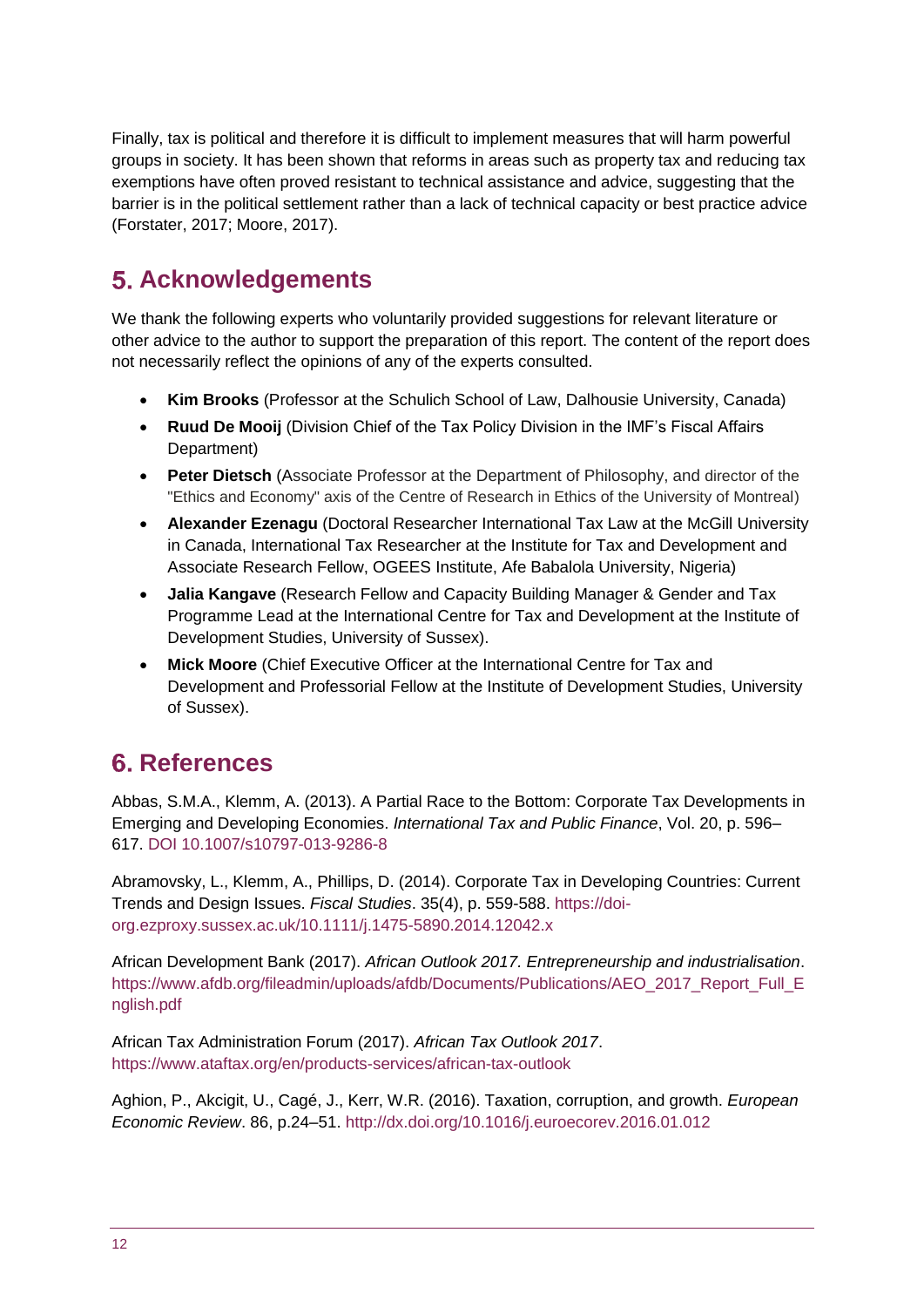Baker, A., Murphy, R. (2017). *Tax Spillovers: a new framework*. Paper for the All Party Parliamentary Group on Inclusive Growth. [https://www.inclusivegrowth.co.uk/appg\\_publications/tax-spillover-new-framework/](https://www.inclusivegrowth.co.uk/appg_publications/tax-spillover-new-framework/)

Becker, J., Runkel, M. (2012). Even small trade costs restore efficiency in tax competition. *Journal of Urban Economics*. 72, p.191-195. [https://doi.org/10.1016/j.jue.2012.04.006](https://doi-org.ezproxy.sussex.ac.uk/10.1016/j.jue.2012.04.006)

Cobham, A., Janský, P. (2018). Global distribution of revenue loss from corporate tax avoidance: re-estimation and country results. *Journal of International Development*. 30, p.206–232. <https://onlinelibrary.wiley.com/doi/epdf/10.1002/jid.3348>

Cobham, A., Gibson, L. (2016). *Ending the era of tax havens. Why the UK government must lead the way*. Oxfam. [http://oxfamilibrary.openrepository.com/oxfam/bitstream/10546/601121/4/bp](http://oxfamilibrary.openrepository.com/oxfam/bitstream/10546/601121/4/bp-ending-era-tax-havens-uk-140316-en.pdf)[ending-era-tax-havens-uk-140316-en.pdf](http://oxfamilibrary.openrepository.com/oxfam/bitstream/10546/601121/4/bp-ending-era-tax-havens-uk-140316-en.pdf) 

Crivelli, E., De Mooij, R., Keen, M. (2015). *Base erosion, profit shifting and developing countries*. IMF Working Paper. WP/15/118.<https://www.imf.org/external/pubs/ft/wp/2015/wp15118.pdf>

De Mooij, Ederveen, S. (2008). Corporate Tax Elasticities: A Reader's Guide to Empirical Findings. *Oxford Review of Economic Policy*. 24(4), p. 680–97[. https://doi](https://doi-org.ezproxy.sussex.ac.uk/10.1093/oxrep/grn033)[org.ezproxy.sussex.ac.uk/10.1093/oxrep/grn033](https://doi-org.ezproxy.sussex.ac.uk/10.1093/oxrep/grn033)

Devereux, M., Lockwood, B., Redoano, M. (2008). Do Countries Compete over Corporate Tax Rates? *Journal of Public Economics.* 92, p.1210–1235. [https://doi.org/10.1016/j.jpubeco.2007.09.005](https://doi-org.ezproxy.sussex.ac.uk/10.1016/j.jpubeco.2007.09.005)

Dietsch, P. (2015). *Catching Capital: The ethics of tax competition*. Oxford Publishers. DOI: 10.1093/acprof:oso/9780190251512.001.0001

Dyreng, S., Hanlon, M., Maydew, E. L., Thornock, J. R. (2017). Changes in corporate effective tax rates over the past twenty-five years. *Journal of Financial Economics*. 124, p.441–463. <http://dx.doi.org/10.1016/j.jfineco.2017.04.001>

Dzialo, J. (2015). Tax Competition or Tax Coordination? What Is Better for the European Union? *Comparative Economic Research.* 18(2), p.37-55.<https://doi.org/10.1515/cer-2015-0011>

Egger, P., Seidel, T. (2011). Tax competition, trade liberalization, and imperfect labour markets. Oxford Economic Papers. 63, p.722–739.<http://dx.doi.org/10.1093/oep/gpq032>

Egger, P., Radulescu, D.M. (2009). The Influence of Labour Taxes on the Migration of Skilled Workers. *World Economy.* 32, p.1365–1379. doi: 10.1111/j.1467-9701.2009.01213.x

Genschel, P., Schwarz, P. (2011). Tax Competition: a literature review. *Socio-Economic Review*. 9, p.339–370.

[https://www.researchgate.net/publication/275321884\\_Tax\\_Competition\\_A\\_Literature\\_Review](https://www.researchgate.net/publication/275321884_Tax_Competition_A_Literature_Review)

Hafner, K.A. (2015). Tax Competition and Economic Integration. *Review of Development Economics*. 19(1), p.45-61.<https://doi-org.ezproxy.sussex.ac.uk/10.1111/rode.12124>

Feld, L., Heckemeyer, J. (2009). *FDI and taxation: a meta-study*. CESifo Working Paper, No.2540. <https://doi.org/10.1111/j.1467-6419.2010.00674.x>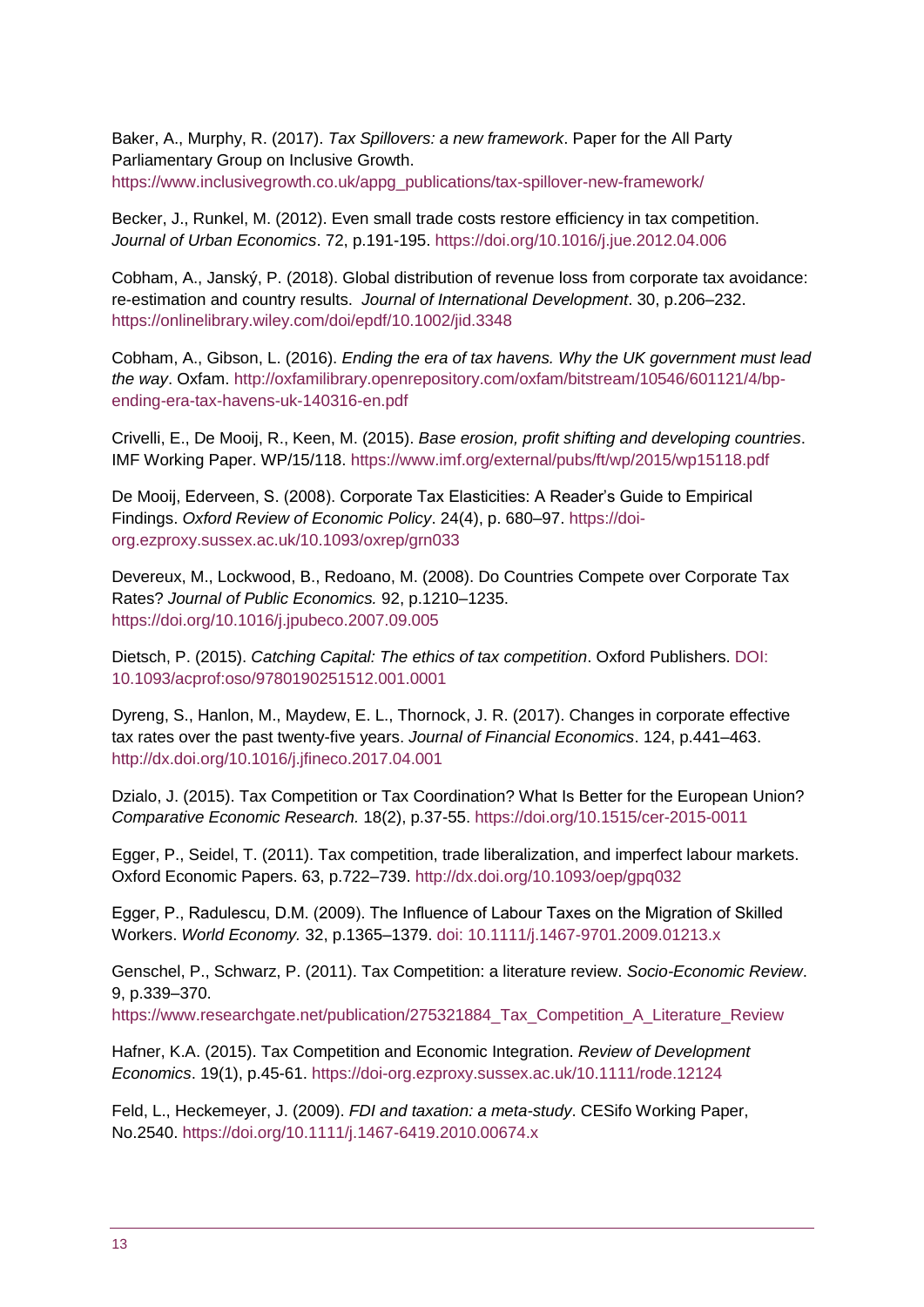FitzGerald, V. (2012). *International Tax Cooperation and Innovative Development Finance*. DESA Working Paper No. 123. [http://www.un.org/esa/desa/papers/2012/wp123\\_2012.pdf](http://www.un.org/esa/desa/papers/2012/wp123_2012.pdf)

Forstater, M. (2018). *Tax and Development: New Frontiers of Research and Action*. CGD Policy Paper. Centre for Global Development. [https://www.cgdev.org/publication/taxand-development](https://www.cgdev.org/publication/taxand-development-new-frontiers-research-and-action)[new-frontiers-research-and-action](https://www.cgdev.org/publication/taxand-development-new-frontiers-research-and-action)

International Monetary Fund (2015a). *Fiscal Policy and Long-term Growth*. IMF Policy Paper. <https://www.imf.org/external/np/pp/eng/2015/042015.pdf>

International Monetary Fund (2015b). *Options for low-income countries' effective and efficient use of tax incentives for investment.* Report to the G20 Development Working Group. <https://www.imf.org/external/np/g20/pdf/101515.pdf>

International Monetary Fund (2014). *Spillovers in International Corporate Taxation*. IMF Policy Paper. [www.imf.org/external/np/pp/eng/2014/050914.pdf](http://www.imf.org/external/np/pp/eng/2014/050914.pdf)

James, S. (2009). *Tax and non-tax incentives and investments: Evidence and policy implications*. Investment Climate Advisory Services of the World Bank.<https://doi.org/10.1596/27875>

Johannesen, N., Tørsløv, T., Wier, L. (2016). *Are less developed countries more exposed to multinational tax avoidance? Method and evidence from micro-data.* UNU-WIDER. [https://www.wider.unu.edu/sites/default/files/Publications/Working-paper/PDF/wp2016-10](https://www.wider.unu.edu/sites/default/files/Publications/Working-paper/PDF/wp2016-10-revised.pdf) [revised.pdf](https://www.wider.unu.edu/sites/default/files/Publications/Working-paper/PDF/wp2016-10-revised.pdf)

Kawano, L., Slemrod, J. (2012). *The Effect of Tax Rates and Tax Bases on Corporate Tax Revenues: Estimates with New Measures of the Corporate Tax Base*. Oxford CBT Working Paper No 12/19.

[https://www.sbs.ox.ac.uk/sites/default/files/Business\\_Taxation/Docs/WP1219.pdf](https://www.sbs.ox.ac.uk/sites/default/files/Business_Taxation/Docs/WP1219.pdf)

Kinda, T. (2014). *The quest for non-resource-based foreign direct investment: Do taxes matter?*  IMF working paper. [https://www.imf.org/en/Publications/WP/Issues/2016/12/31/The-Quest-for-](https://www.imf.org/en/Publications/WP/Issues/2016/12/31/The-Quest-for-Non-Resource-Based-FDI-Do-Taxes-Matter-41281)[Non-Resource-Based-FDI-Do-Taxes-Matter-41281](https://www.imf.org/en/Publications/WP/Issues/2016/12/31/The-Quest-for-Non-Resource-Based-FDI-Do-Taxes-Matter-41281)

Klemm, A., Parys, S. (2012). Empirical Evidence on the Effects of Tax Incentives. *International Tax and Public Finance*. 19, p. 393-423. DOI 10.1007/s10797-011-9194-8

Leibrecht, M., Hochgatterer, C. (2012). Tax Competition as a Cause of Falling Corporate Income Tax Rates: A Survey of Empirical Literature. *Journal of Economic Surveys*. Vol. 26, p. 616–648. <https://doi.org/10.1111/j.1467-6419.2010.00656.x>

Mansour, M., Graziosi, G.R. (2013). *Tax Coordination, Tax Competition, and Revenue Mobilization in the West African Economic and Monetary Union.* IMF Working Paper, WP/13/163. <https://www.imf.org/external/pubs/ft/wp/2013/wp13163.pdf>

Merz, J., Overescha, M., Wamser, G. (2017). The location of financial sector FDI: Tax and regulation policy. *Journal of Banking and Finance*. 78, p.14–26. <http://dx.doi.org/10.1016/j.jbankfin.2017.01.001>

Merz, J., Overescha, M. (2016). Profit shifting and tax response of multinational banks. *Journal of Banking and Finance.* 68, p.57–68.<http://dx.doi.org/10.1016/j.jbankfin.2016.03.015>